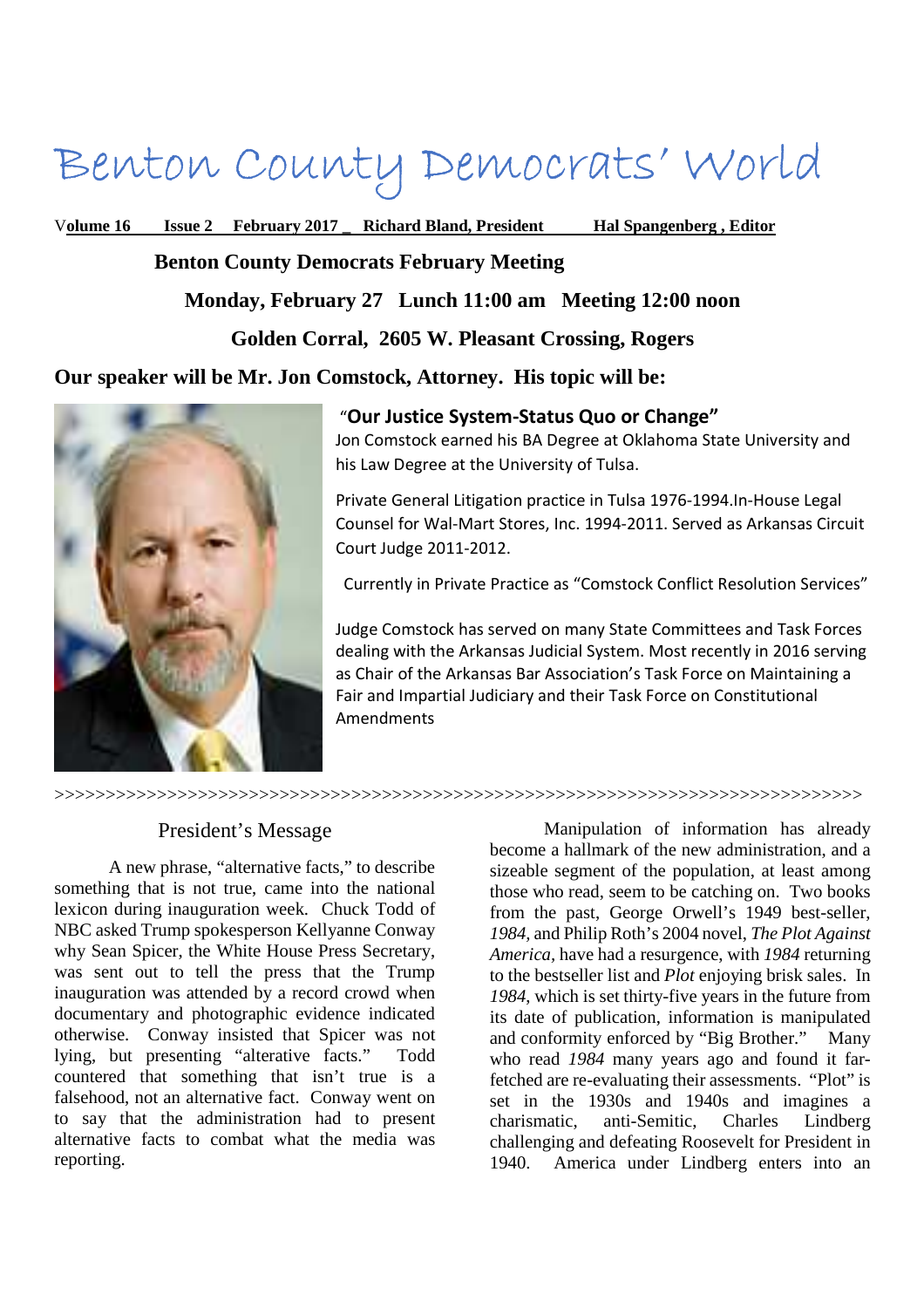alliance with Hitler, with information manipulation being a tool to bring the public along. If you need something to read (or re-read) in front of the fire on these winter nights, both of these books are thoughtprovoking.

#### >>>>>>>>>>>>>>>>>>>>>>>>>>>>>>>>>>>>>

Most of us are gathering documents and preparing either to sit down and fill out all the forms for our Federal and State tax returns or to organize the disparate memos and forms to send to the accountant. Please remember as you do this that there is a tax credit (not deduction but the more valuable credit) in Arkansas for political contributions. Our BC Dems vice-president described the process in our last general meeting. Bear in mind that the Benton County Democrats as an Arkansas Political Action Committee is an eligible donee. If you have not already claimed the deduction for 2016, you can make a contribution before April 15 of this year and it can be applied to your 2016 taxes. Use Arkansas tax form AR1000TC (credit not applicable to Federal taxes) and enter the amount on line 1. Download the form at http://www.dfa.arkansas.gov/offices/incomeTax/indivi dual/Documents/AR1000TC\_2016\_RE.pdf.

The following information is from the instructions for that form:

A credit of up to \$50.00 per taxpayer (\$100.00 for a joint return) is allowed against your Arkansas individual income tax liability for cash contributions made by the taxpayer(s) to one of the following:

- (1) A candidate seeking nomination or election to a public office or to the candidate's campaign committee.
- (2) An approved political action committee as defined by Arkansas Code Annotated 7-6-201.
- (3) An organized political party as defined by in Arkansas Code Annotated 7-1-101.

For the purposes of this credit, "public office" means any office created by or under the authority of the laws of the State of Arkansas, or a subdivision thereof, that is filled by the voters**. The credit does not apply to contributions made to candidates for federal office.** The contribution must be made by **April 15, 2017** to be claimed on the **2016** tax return.

 Here is a way to contribute to BC Dems (which will need money to contribute to candidates in the 2018 election cycle) without it costing you anything. Otherwise, Asa and the Republican legislature will decide how that sum is spent and it won't go to Democratic candidates!

>>>>>>>>>>>>>>>>>>>>>>>>>>>>>>>>>>>>>>>>>>>> Minutes: January 23 General Meeting

 Whole Hog Café, Bentonville, AR President Richard Bland called the meeting to order at 12:00. He welcomed new attendees, guests and visitors. Rusty Mastricola led us in the pledge of allegiance.

Vice President David Cauldwell introduced Ashley Siwiec, the communications director for Rogers Public Schools. She spoke about social media, including Facebook, Twitter, and Instagram and how it can inform, involve and inspire the public. Everyone was encouraged to check out the Arkansas Benton County Democrats Facebook page and website bcdems.org for the latest information about upcoming events.

David Cauldwell reminded everyone about the income tax credit for political contributions. A credit of up to \$50.00 per taxpayer is allowed on your Ark. Income Tax for cash contributions made to a candidate, an approved (PAC) political action committee, or organized political party. If you did not have a contribution for 2016 which qualifies for this credit, you may still take the credit for 2016 on any qualifying contribution made prior to April 15, 2017. Since the BC Dems is a PAC, a contribution may be made now to be set aside for future candidates. Any contribution in 2017 will qualify for 2017 tax credit.

The minutes and treasurer's reports were approved unanimously.

Gaye Bland suggested we form a Legislative Committee to monitor bills being presented at our state level. Myra gave our President a paper from Greg Leding that suggested we call our congressman or senators if we want to have input on legislature. Call your State Congressman or Senators at 202-225- 3121 even if you don't know their names, type in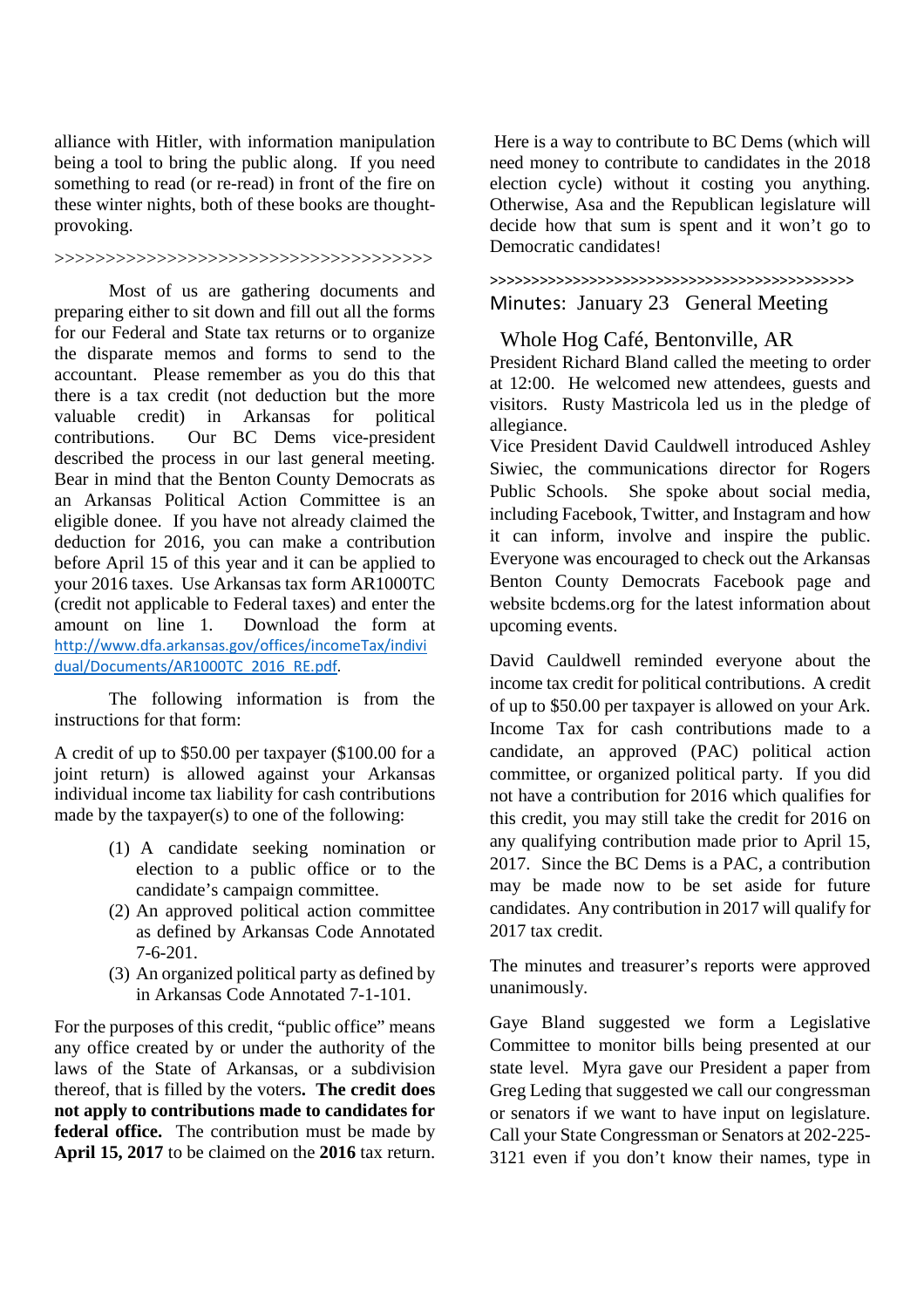your zip code and it will connect you to the right office.

Lisa Low gave a report on the Women's March in Bentonville this past Saturday. Over 500 women were in attendance. She said the energy level was contagious.

It was announced the (DPBC) Democratic Party of Benton County will meet Feb. 13 at 6:30 at The Benton County Cooperative Extension Building at  $1204$  S.W.  $14<sup>th</sup>$  St. in Bentonville.

Bill Beck reported he is working on a fund raiser movie "The Zookeeper's Wife". The movie will be previewed around April 1 at one of the Malco Theatre's at 10:00 a.m. More information will be given later.

President Richard Bland asked members to be allowed to submit brief articles to the monthly Newsletter. You may email them to Hal Spangenberg at hal.f.spangenberg@gmail.com

Respectfully Submitted by

Secretary Betty Cauldwell

>>>>>>>>>>>>>>>>>>>>>>>>>>>>>>>>

#### **Treasurer's Summary for January 2017**

| <b>Beginning Balance</b> | \$1,026.89 |
|--------------------------|------------|
|--------------------------|------------|

Income

| <b>Blue Bowls</b>     | \$156.00   |
|-----------------------|------------|
| Donations             | \$60.00    |
| Dues                  | \$530.00   |
| Total income          | \$746.00   |
| Expenses Total        | 0.00<br>S. |
| <b>Ending Balance</b> | \$1,772.89 |

#### **Submitted by Joel Ewing, Treasurer**

**>>>>>>>>>>>>>>>>>>>>>>>>>>>>>>>> Contact Information for your officers:** 

**President: Richard Bland 631-9818 e-mail: rabland@cox.net** 

**Vice President: David Cauldwell 721-2747 e-mail:** dcaudwl@gmail.com

**Treasurer: Joel Ewing 268-4231 e-mail: jcewing@acm.org** 

 **Secretary: Betty Cauldwell 721-2724 e-mail: bcauldwl@gmail.com** 

## **>>>>>>>>>>>>>>>>>>>>>>>>>>>>>>>>>> An invitation to submit an article**

If you have something you want to share with our readers you are invited to submit it for inclusion into the newsletter. Please submit it no later than the  $10<sup>th</sup>$ of the month to: Hal.f.spangenberg@gmail.com

We reserve the right to edit all copy received.

>>>>>>>>>>>>>>>>>>>>>>>>>>>>>>>>>

### **A letter to our Congressmen and Senators**

The Hon. John Boozman 320 Hart Senate Building Washington, D.C. 20510

The Hon. Tom Cotton B-33, Russell Senate Office Bldg. Washington, D.C. 20510

The Hon. Steve Womack 1119 Longworth HOB Washington, D.C.20515

As a candidate, President Trump made TWO promises. They were "I will build a wall between Mexico and the U.S." and the other was "Mexico will pay for it."

You as our elected members of congress and the Senate represent all of us in your district. We do not want the wall! But more importantly, WE DO NOT WANT TO PAY FOR IT! We are asking you, as our representative, to tell the President that we do not want ONE DOLLAR of tax payers' money to be spent on the wall. In other words, do not allow any construction to begin until there is money from other than the U.S. Treasury to pay for it.

Thank you for your service. Remember, you represent all of us in your district and State. Sincerely: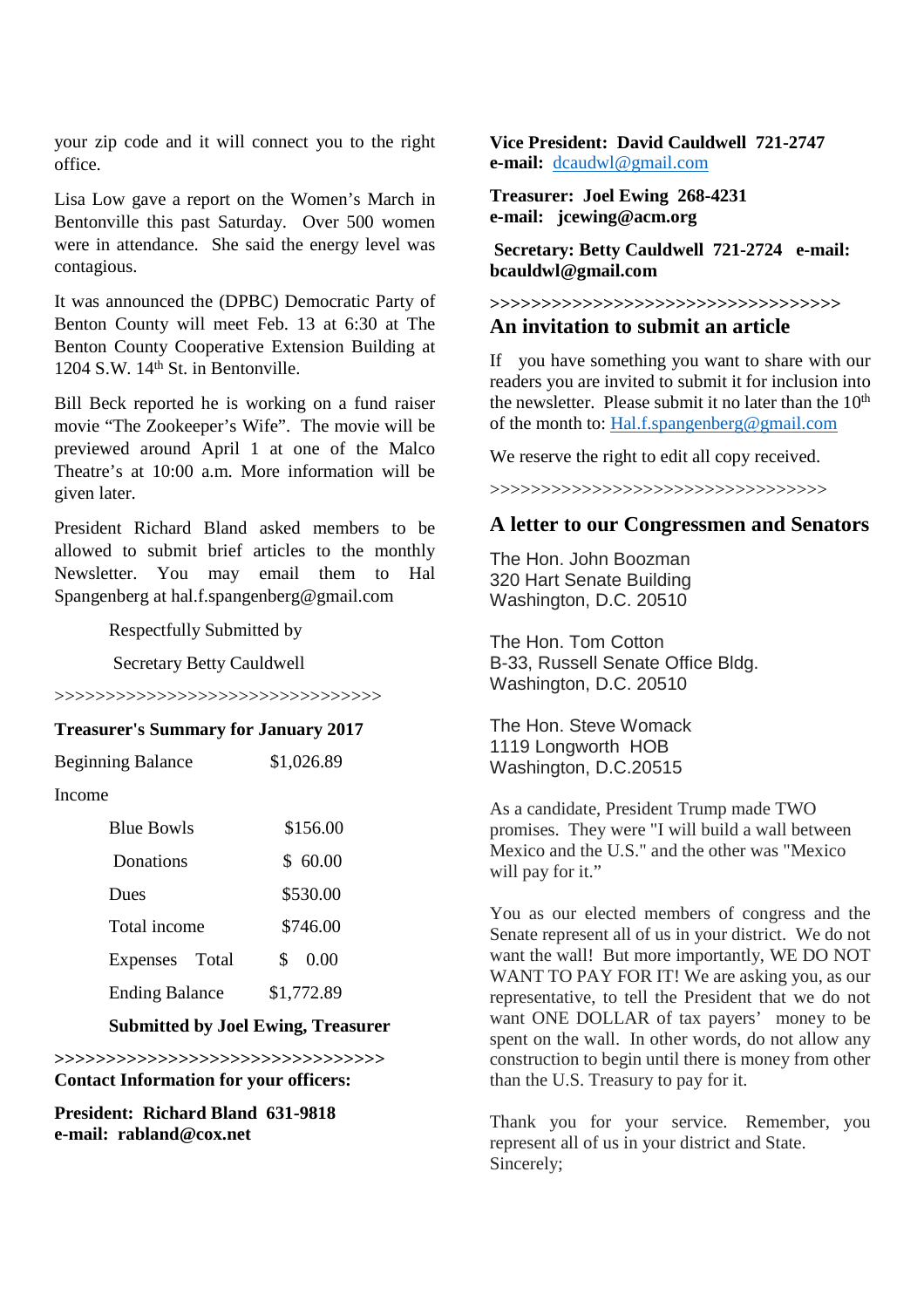There will be copies for you to take and sign to mail at the February meeting.

.>>>>>>>>>>>>>>>>>>>>>>>>>>>>>>>>>>

**The following might be helpful in locating your members of Congress.** It was copied from face book and forwarded on to me.

Hal

If your senators and representatives aren't saved in your phone yet, text your zip code to 520-200-2223. You'll get a text back IMMEDIATELY with everyone's contact information. A friend of mine advised me of this, says it is easy works like a charm. It gives you Federal and State.

PASS IT ON (copy and paste, don't share, for maximum views) Yes, this is for real- works well! (You'll receive the text from a different # which I wasn't expecting, but it did work perfectly!!

## >>>>>>>>>>>>>>>>>>>>>>>>>>>>>>>>>>> **The Origin of the Democratic Donkey**

When Andrew Jackson ran for president in 1828, his opponents tried to label him a "jackass" for his populist views and his slogan "Let the people rule." Jackson, however, picked up on their name calling and turned it to his own advantage by using the donkey on his campaign posters. During his presidency, the donkey was used to represent Jackson's stubbornness when he vetoed re-chartering the national bank.

The first time the donkey was used in a political cartoon to represent the Democratic Party, it was again in conjunction with Jackson. Although in 1837 Jackson was retired, he still thought of himself as the party's leader and was shown trying to get the donkey to go where he wanted it to go. The cartoon was titled, "A Modern Balim and his Ass."

Interestingly enough, the person credited with getting the donkey widely accepted as the Democratic Party's symbol probably had no knowledge of the prior associations. Thomas Nast, a famous political cartoonist, came to the United States with his parents in 1840 when he was six. He first used the donkey in an 1870 *Harper's Weekly* cartoon

to represent "Copperhead Press" kicking a dead lion, symbolizing Lincoln's Secretary of War Edwin M. Stanton, who had recently died. Nast intended the donkey to represent an anti-war faction with whom he disagreed, but the symbol caught the public's fancy and the cartoonist continued using it to represent some Democratic editors and newspapers.

Later, Nast used the donkey to portray what he called "Caesarism" showing the alleged Democratic uneasiness over a possible third term for Ulysses S. Grant. A cartoon titled "The Third Term Panic," showed animals representing various issues running away from a donkey wearing a lion's skin tagged "Caesarism." The elephant labeled "The Republican Vote," was about to run into a pit containing inflation, chaos, repudiation, etc.

By 1880 the donkey was well established as a mascot for the Democratic Party. A cartoon about the Garfield-Hancock campaign in the *New York Daily Graphic* showed the Democratic candidate mounted on a donkey, leading a procession of crusaders.

from an old issue of the Bartlesville Voter

### Eunice Van Tuyl

>>>>>>>>>>>>>>>>>>>>>>>>>>>>>>>>>>>>>

Donald Trump is the biggest popular-vote loser in history to ever call himself President Elect. In spite of the fact that he has no mandate, he will attempt to use his congressional majority to reshape America in his own racist, authoritarian, and corrupt image. If progressives are going to stop this, we must stand indivisibly opposed to Trump and the Members of Congress (MoCs) who would do his bidding. Together, we have the power to resist — and we have the power to win.

## **OZARK INDIVISIBLE**

#### From: **Ozark Indivisible**

indivisiblefayettevillear@gmail.com>

 Subject: Ozark Indivisible Action Alert -) **Ozark Indivisible Calls to Action for NEXT WEEK**!

Rep. Womack will be holding a public meeting at the West Fork City Hall, called "Coffee with